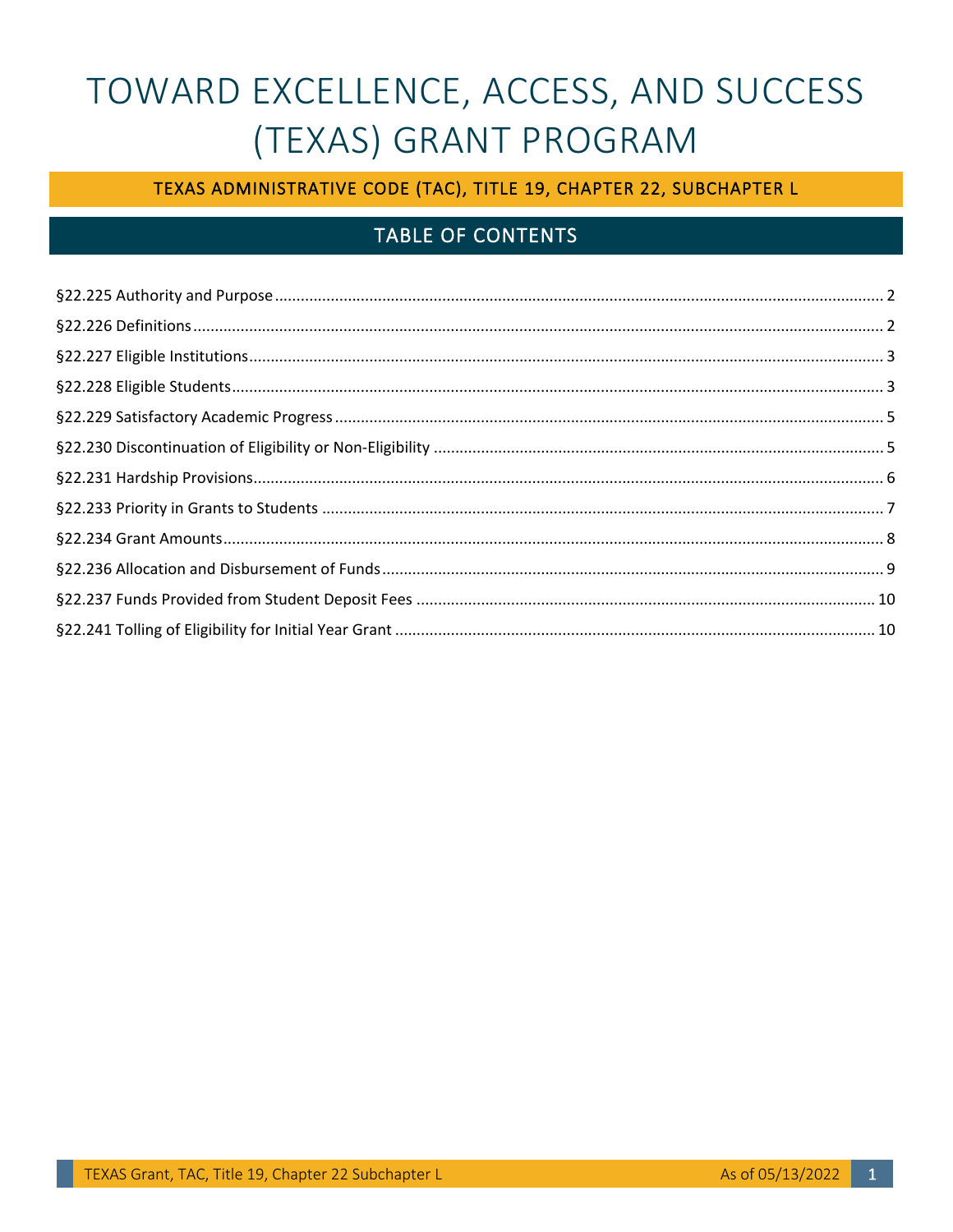#### <span id="page-1-0"></span>§22.225 AUTHORITY AND PURPOSE

(a) Authority. Authority for this subchapter is provided in the Texas Education Code, Chapter 56, Subchapter M, Toward EXcellence, Access and Success (TEXAS) Grant Program. This subchapter establishes procedures to administer Texas Education Code, §§56.301 - 56.311.

(b) Purpose. The purpose of this program is to provide need-based grants of money to enable eligible students to attend eligible public institutions of higher education in this state.

Source Note: The provisions of this §22.225 adopted to be effective August 16, 2004, 29 TexReg 7988; amended to be effective February 26, 2014, 39 TexReg 1143; amended to be effective November 22, 2020, 45 TexReg 8340

#### <span id="page-1-1"></span>§22.226 DEFINITIONS

In addition to the words and terms defined in §22.1 of this Chapter, the following words and terms, when used in this subchapter, shall have the following meanings, unless the context clearly indicates otherwise:

(1) Continuation grant--A TEXAS Grant offered to a person who has previously received an initial year grant.

(2) Degree program of four years or less--A baccalaureate degree program, other than a program determined by the Board to require more than four years to complete.

(3) Degree program of more than four years--A baccalaureate degree program determined by the Board to require more than four years to complete.

 (4) Encumbered Funds--Funds ready for disbursal to the institution, based on the institution having submitted to the Board the required documentation to request funds.

(5) General Academic Teaching Institution--As the term is defined in Texas Education Code, §61.003(3).

 (6) Initial year grant--The TEXAS Grant offered in the student's first year in the TEXAS Grant Program, typically made up of a fall and spring disbursement.

(7) Medical or dental unit--As the term is defined in Texas Education Code, §61.003(5).

(8) Public Institution--As the term, institution of higher education, is defined in Texas Education Code, §61.003(8).

(9) Prior-prior year--For allocation purposes, the state fiscal year that began two years earlier than the fiscal year for which the allocation is being calculated.

(10) Private Institution--As the term, private or independent institution of higher education, is defined in Texas Education Code, §61.003(15).

(11) Program--The Toward EXcellence, Access and Success (TEXAS) Grant program.

(12) Public state college--As the term is defined in Texas Education Code, §61.003(16).

(13) Required fees--A mandatory fee (required by statute) or discretionary fee (authorized by statute, imposed by the governing board of a public institution) and that a public institution charges to a student as a condition of enrollment at the public institution or in a specific course.

(14) Target grant amount--An amount set by the Coordinating Board, in consultation with public institutions participating in the TEXAS Grant Program, and used as the recommended average grant amount for the TEXAS Grant Program for a biennium and in establishing renewal year allocations to participating public institutions as described in §22.236(a)(1) of this title (relating to Allocation and Reallocation of Funds).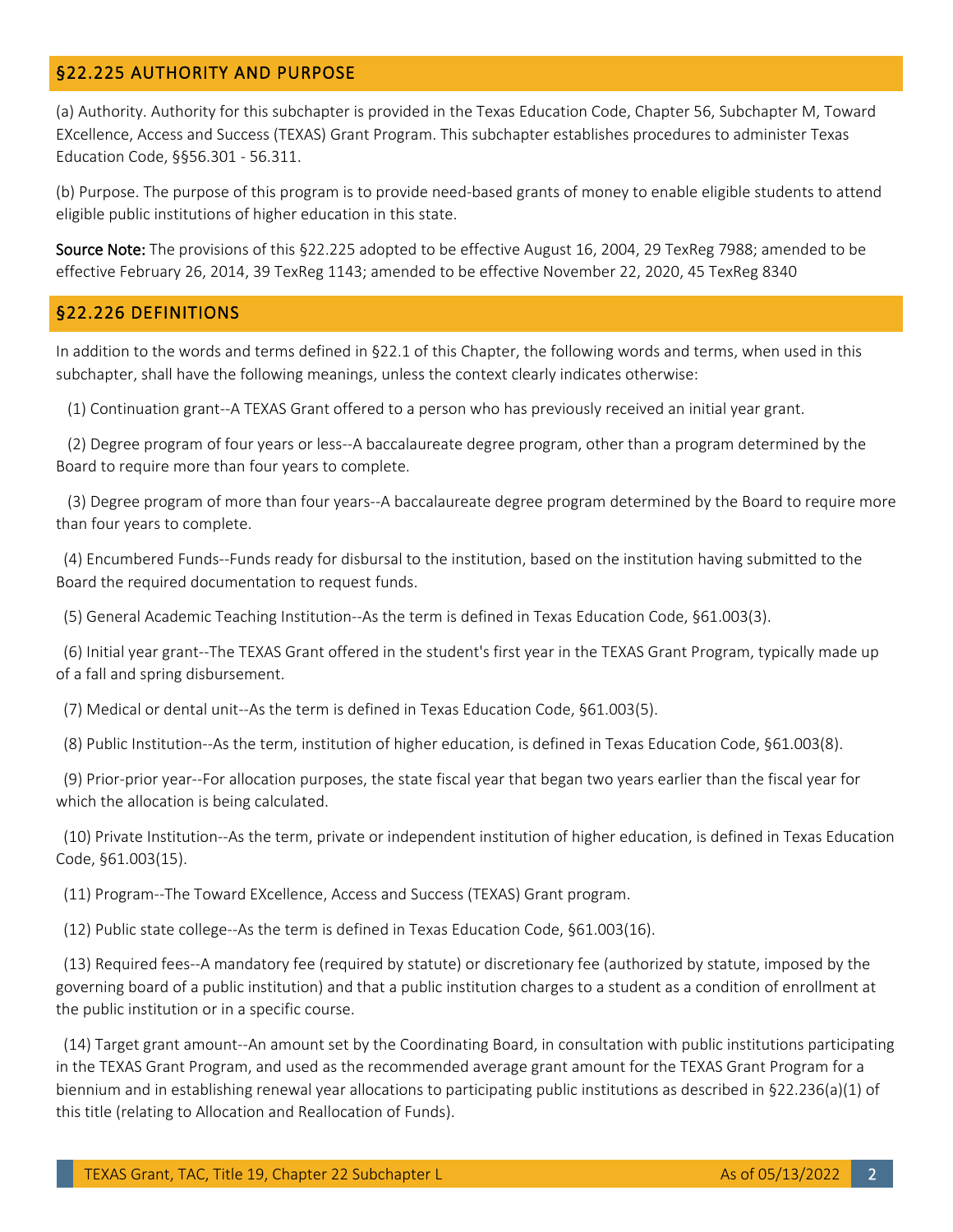(15) Tuition--Statutory tuition, designated and/or Board-authorized tuition.

Source Note: The provisions of this §22.226 adopted to be effective August 16, 2004, 29 TexReg 7988; amended to be effective November 28, 2005, 30 TexReg 7869; amended to be effective May 21, 2008, 33 TexReg 3952; amended to be effective May 26, 2010, 35 TexReg 4159; amended to be effective February 28, 2012, 37 TexReg 1335; amended to be effective February 26, 2013, 38 TexReg 1161; amended to be effective February 26, 2014, 39 TexReg 1143; amended to be effective November 26, 2014, 39 TexReg 9204; amended to be effective August 27, 2018, 43 TexReg 5510; amended to be effective November 22, 2020, 45 TexReg 8340

#### <span id="page-2-0"></span>§22.227 ELIGIBLE INSTITUTIONS

(a) Eligibility.

(1) Institutions eligible to make initial year and continuation grants in the program are medical or dental units and general academic teaching institutions, other than the public state colleges. Other public institutions, including public state colleges, are only eligible to make continuation grants, and can make continuation grants only to persons who initially received TEXAS Grants prior to fall 2014 through a public state college, community college, or technical college.

(2) No participating public institution may, on the grounds of race, color, national origin, gender, religion, age, or disability exclude an individual from participation in, or deny the benefits of the program described in this subchapter.

(3) Each participating public institution must follow the Civil Rights Act of 1964, Title VI (Public Law 88-353) in avoiding discrimination in admissions or employment.

(b) Approval.

(1) Agreement. Each eligible public institution must enter into an agreement with the Board, the terms of which shall be prescribed by the Commissioner or his/her designee, prior to being approved to participate in the program.

 (2) Approval Deadline. An eligible public institution must enter into an agreement with the Board and indicate an intent to participate in the program by April 1 in order for qualified students enrolled in that public institution to be eligible to receive grants in the following fiscal year.

(c) Responsibilities. Participating public institutions are required to abide by the General Provisions outlined in subchapter A of this Chapter.

Source Note: The provisions of this §22.227 adopted to be effective August 16, 2004, 29 TexReg 7988; amended to be effective November 28, 2005, 30 TexReg 7869; amended to be effective February 26, 2014, 39 TexReg 1143; amended to be effective March 4, 2015, 40 TexReg 925; amended to be effective May 22, 2017, 42 TexReg 2721; amended to be effective November 22, 2020, 45 TexReg 8340

#### <span id="page-2-1"></span>§22.228 ELIGIBLE STUDENTS

(a) To qualify for an initial year grant, a person who graduates from high school must:

(1) be enrolled in a medical or dental unit or general academic teaching institution other than public state colleges;

(2) be a resident of Texas;

- (3) meet financial need requirements established by the Board;
- (4) have applied for any available financial aid assistance;
- (5) meet applicable standards outlined in Subchapter A of this Chapter; and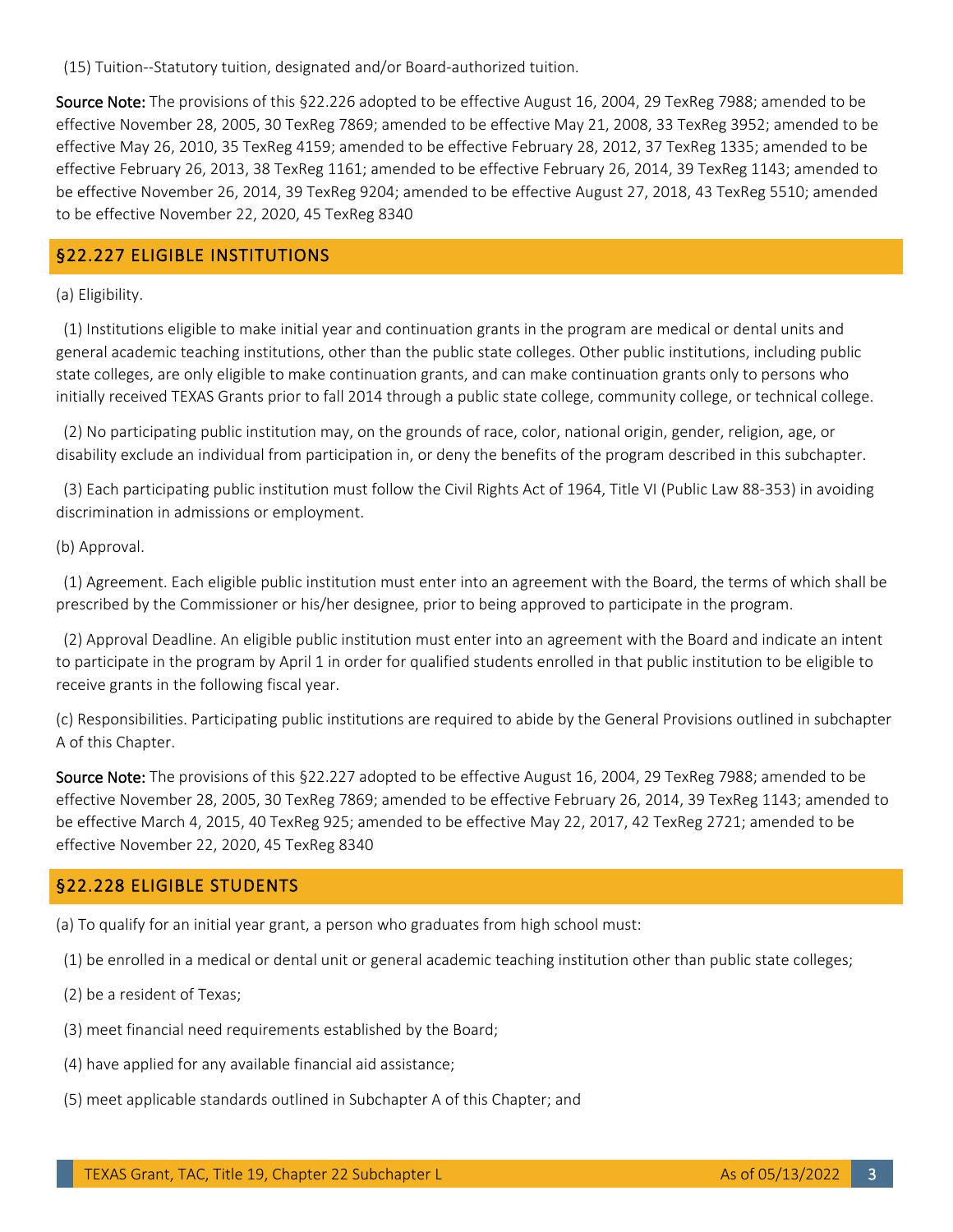(6) Except as provided under §22.231 of this title (relating to Hardship Provisions), to receive an initial year grant, an otherwise eligible person must enroll in a baccalaureate degree program at an eligible public institution on at least a three-quarter time basis as:

(A) an entering undergraduate student not later than the end of the 16th month after the calendar month in which the person graduated from high school; or

(B) an entering undergraduate student who entered military service not later than the first anniversary of the date of high school graduation and enrolled in an eligible public institution no later than 12 months after being released from active duty military service with an Honorable Discharge, General Discharge under Honorable Conditions, or Honorable Separation or Release from Active Duty, as documented by the Certificate of Release or Discharge from Active Duty (DD214) issued by the Department of Defense;

(C) a continuing undergraduate student not later than the end of the 12th month after the calendar month in which the student received an associate degree; or

(D) a continuing undergraduate student who has:

(i) previously attended a public institution;

(ii) received an initial Texas Educational Opportunity Grant under Subchapter M of this Chapter for the 2014 fall semester or a subsequent semester;

(iii) completed at least 24 semester credit hours at any public institution(s) or private institution(s);

(iv) earned an overall grade point average of at least 2.5 on a four-point scale or the equivalent on all course work previously attempted; and

(v) has never previously received a TEXAS Grant.

(b) Continuation Grants. To receive a continuation grant through the TEXAS Grant Program, a student must:

(1) have previously received an initial year grant through this program;

(2) show financial need in the semester(s) in which a TEXAS Grant is offered;

(3) be enrolled at least three-quarter time in the semester(s) in which a TEXAS Grant is offered unless granted a hardship waiver of this requirement under §22.231 of this title;

(4) be enrolled in a baccalaureate program at the eligible public institution;

(5) make satisfactory academic progress towards a baccalaureate degree at the eligible public institution, as defined in §22.229 of this title (relating to Satisfactory Academic Progress);

(6) meet applicable standards outlined in Subchapter A of this Chapter; and

(7) if a student's eligibility was based on the expectation that the student would complete a high school diploma or associate degree in time to meet the requirements for Program eligibility, and the student failed to do so, then, in order to resume eligibility, such a student must:

(A) receive an associate degree;

(B) meet all other qualifications for a TEXAS Grant;

(C) if required to do so by the institution through which the TEXAS Grant was made, repay the amount of the TEXAS Grant that was previously received; and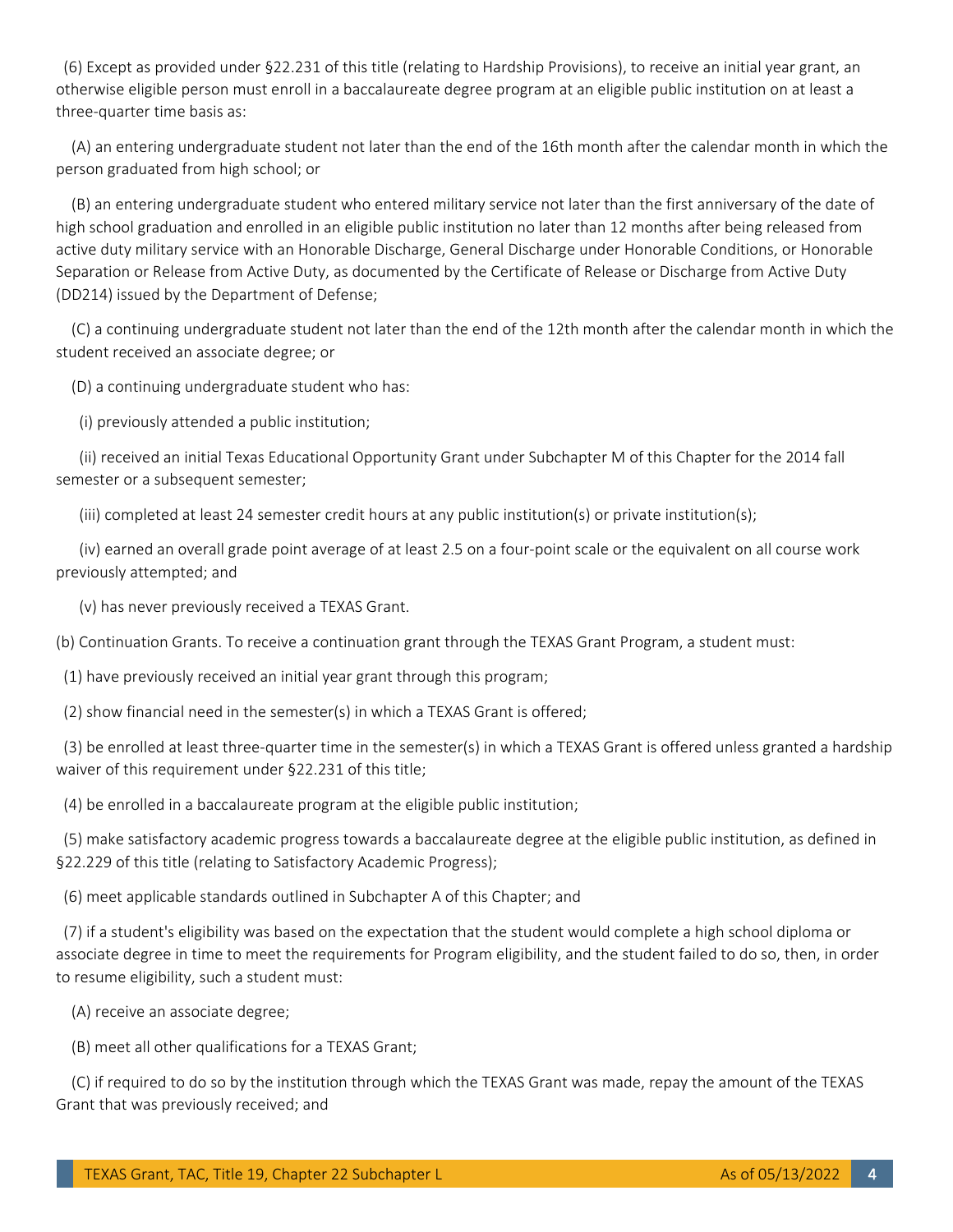(D) enroll in a higher-level undergraduate degree program in an eligible public institution not later than the 12th month after the month the student received an associate degree.

Source Note: The provisions of this §22.228 adopted to be effective August 16, 2004, 29 TexReg 7988; amended to be effective November 28, 2005, 30 TexReg 7869; amended to be effective May 21, 2008, 33 TexReg 3952; amended to be effective March 2, 2009, 34 TexReg 1431; amended to be effective February 26, 2013, 38 TexReg 1161; amended to be effective February 26, 2014, 39 TexReg 1143; amended to be effective November 22, 2020, 45 TexReg 8340

#### <span id="page-4-0"></span>§22.229 SATISFACTORY ACADEMIC PROGRESS

(a) To qualify for a continuation grant after the academic year in which a person receives an initial year grant, each recipient of the TEXAS Grant shall meet the academic progress requirements as indicated by the financial aid office of his or her institution.

(b) To receive a subsequent grant after he or she receives a continuation grant, a recipient shall, unless granted a hardship postponement in accordance with §22.231 of this title (relating to Hardship Provisions):

(1) complete at least 24 semester credit hours in his or her most recent academic year; and,

(2) maintain an overall grade point average of at least 2.5 on a four point scale or its equivalent, for all coursework attempted at public institutions and private institutions.

 (3) An entering undergraduate student enrolling in a participating public institution for the second or later semester in a given academic year meets the semester-credit-hour requirement outlined in subparagraph (1) of this subsection for continuing in the program if he or she completes at least 12 semester credit hours or its equivalent during that semester.

(c) The calculation of a student's GPA is to be completed in accordance with the General Provisions outlined in Subchapter A of this Chapter.

(d) The completion rate calculations may be made in keeping with institutional policies.

Source Note: The provisions of this §22.229 adopted to be effective November 28, 2005, 30 TexReg 7870; amended to be effective August 16, 2007, 32 TexReg 4982; amended to be effective May 21, 2008, 33 TexReg 3952; amended to be effective August 25, 2008, 33 TexReg 6817; amended to be effective February 26, 2014, 39 TexReg 1143; amended to be effective November 22, 2020, 45 TexReg 8340

#### <span id="page-4-1"></span>§22.230 DISCONTINUATION OF ELIGIBILITY OR NON-ELIGIBILITY

(a) A student may not receive a TEXAS Grant after having already being granted a baccalaureate degree.

(b) A student may not receive a TEXAS Grant for a semester in which he or she is enrolled for fewer than six hours.

(c) Unless granted a hardship postponement in accordance with §22.231 of this title (relating to Hardship Provisions), eligibility for a TEXAS Grant for a student whose eligibility for an initial year TEXAS Grant was not based on the receipt of an associate degree ends:

 (1) five years from the start of the semester in which the student received his or her first disbursement of an initial year TEXAS Grant, if the student is enrolled in a degree program of four years or less;

(2) six years from the start of the semester in which the student received his or her first disbursement of an initial year TEXAS Grant, if the student is enrolled in a degree program of more than four years.

(d) Unless granted a hardship postponement in accordance with §22.231 of this title, eligibility for a TEXAS Grant for a student whose eligibility was based on receiving an associate degree ends: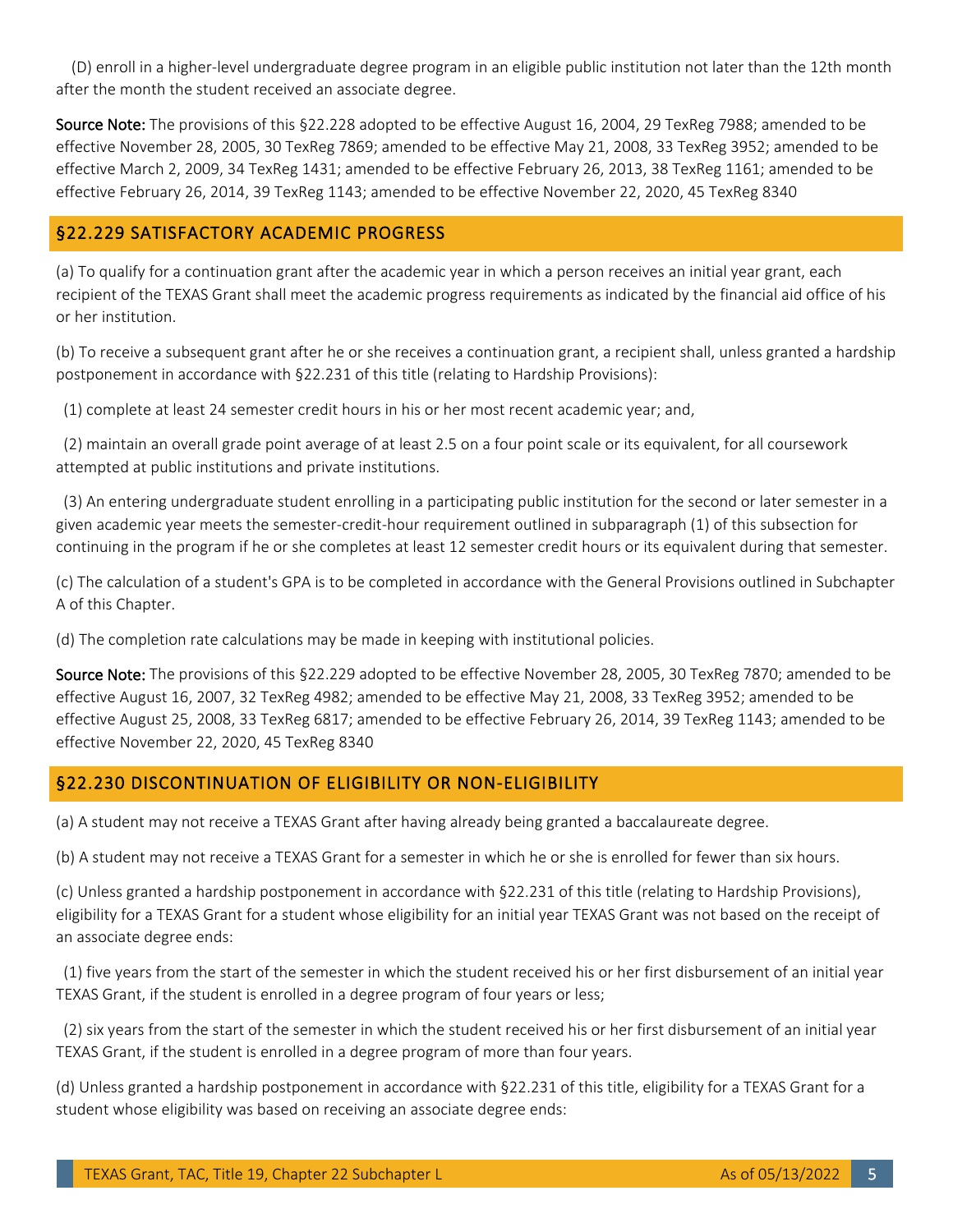(1) three years from the date of the semester in which the student received his or her first disbursement of an initial year TEXAS Grant if the student is enrolled in a degree program of four years or less;

(2) four years from the date of the semester in which the student received his or her first disbursement of an initial year TEXAS Grant if the student is enrolled in a degree program of more than four years.

(e) A student's eligibility ends one year from the date of the semester in which the student received his or her first disbursement of an initial year TEXAS Grant, if the student's eligibility was based on the expectation that the student would complete the initial year grant requirements as outlined in §22.228 of this title (relating to Eligible Students), but the student failed to do so. However, if such a student later receives an associate degree and again qualifies for TEXAS Grants, he or she can receive an additional three years of eligibility if enrolled in a degree program of four years or less, or an additional four years if enrolled in a degree program of more than four years.

(f) A student's eligibility for a TEXAS Grant ends once he or she has attempted 150 semester credit hours or the equivalent unless the student is granted a hardship extension in accordance with §22.231(d) of this title (relating to Hardship Provisions).

(g) A person is not eligible to receive an initial year or continuation grant if the person has been convicted of a felony or an offense under Chapter 481, Health and Safety Code (Texas Controlled Substances Act), or under the law of any other jurisdiction involving a controlled substance as defined by Chapter 481, Health and Safety Code, unless the person has met the other applicable eligibility requirements under this subchapter and has:

(1) received a certificate of discharge by the Texas Department of Criminal Justice or a correctional facility or completed a period of probation ordered by a court, and at least two years have elapsed from the date of the receipt or completion; or

(2) been pardoned, had the record of the offense expunged from the person's record, or otherwise been released from the resulting ineligibility to receive a TEXAS Grant.

(h) Other than as described in §22.231 of this title, if a person fails to meet any of the requirements for receiving a continuation grant as outlined in §22.228(b) of this subchapter after completion of any semester, the person may not receive a TEXAS Grant until he or she completes a semester while not receiving a TEXAS Grant and meets all the requirements as outlined in §22.228(b) of this subchapter as of the end of that semester.

Source Note: The provisions of this §22.230 adopted to be effective November 28, 2005, 30 TexReg 7870; amended to be effective February 26, 2014, 39 TexReg 1143; amended to be effective March 4, 2015, 40 TexReg 925; amended to be effective November 22, 2020, 45 TexReg 8340

#### <span id="page-5-0"></span>§22.231 HARDSHIP PROVISIONS

(a) In the event of a hardship or for other good cause, the Program Officer at an eligible public institution may allow an otherwise eligible person to receive a TEXAS Grant under the following conditions:

(1) while enrolled in less than nine semester credit hours;

(2) if the student's grade point average falls below the satisfactory academic progress requirements of §22.229 of this title (relating to Satisfactory Academic Progress);

(3) if the student's completion rate falls below the satisfactory academic progress requirements of §22.229 of this subchapter;

 (4) if the student's number of completed hours falls below the satisfactory academic progress requirements of §22.229 of this subchapter; or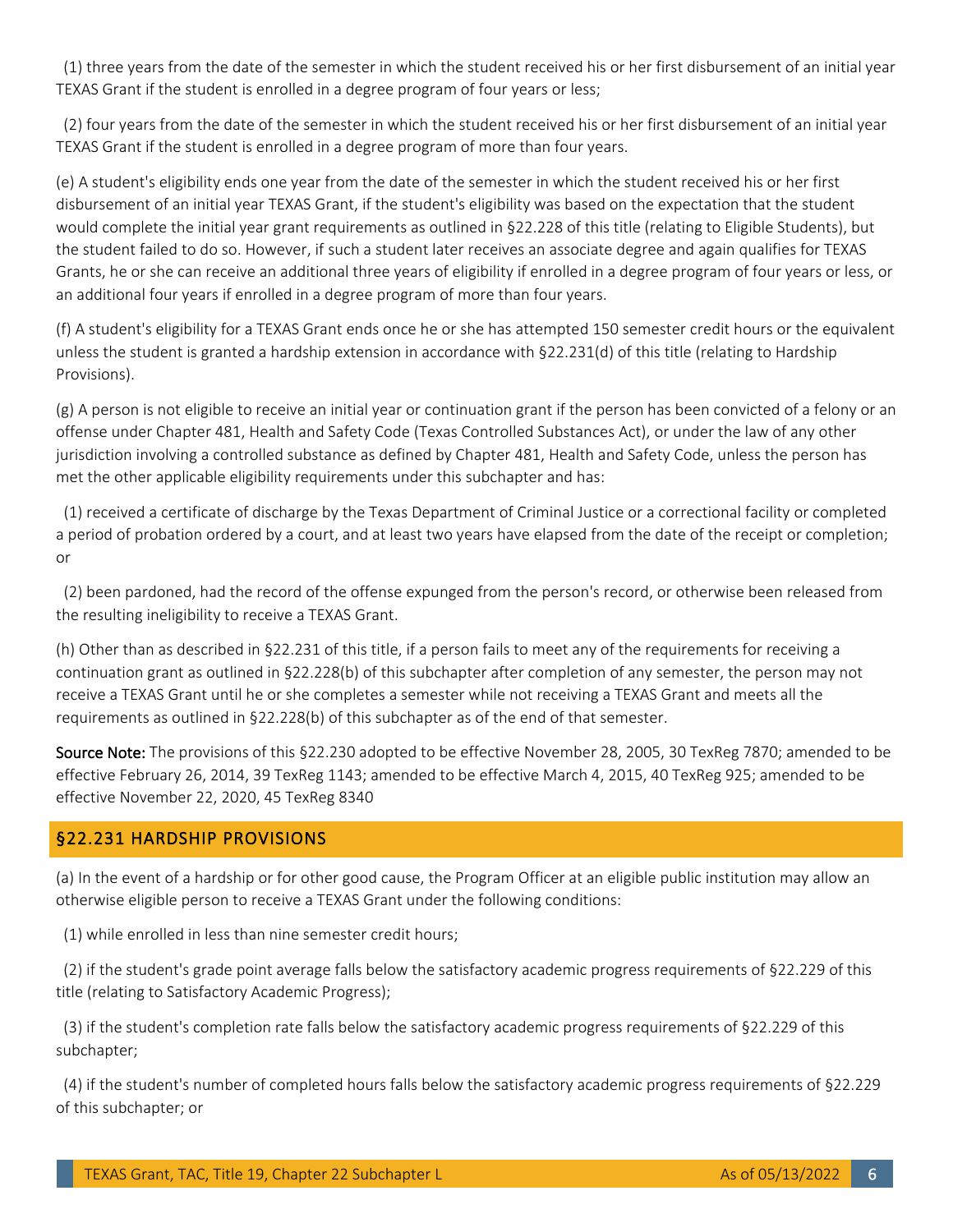(5) if the student requires an extension of the year limits found in §22.230 of this subchapter to complete his or her degree.

(b) Hardship or other good causes are not limited to, but include:

(1) a showing of a severe illness or other debilitating condition that may affect the student's academic performance;

 (2) an indication that the student is responsible for the care of a sick, injured, or needy person and that the student's provision of care may affect his or her academic performance; or

(3) the requirement of fewer than nine hours to complete one's degree plan.

(c) The Program Officer may allow a student to receive his/her initial year grant after the time limits described in Section 22.228(a)(6) (relating to Eligible Students) if the student and/or the student's family has suffered a hardship that would now make the student rank as one of the institution's neediest.

(d) The Program Officer may allow a student to receive a grant after attempting more hours than allowed under §22.230(f) of this title (relating to Discontinuation of Eligibility or Non-Eligibility) in the event of hardship. However, the total number of hours paid for, at least in part, with TEXAS Grant funds may not exceed 150 semester credit hours or the equivalent.

(e) Documentation justifying the eligibility granted through the hardship provisions outlined in this rule must be kept in the student's file. Institutions must identify to the Board those students granted eligibility through hardship provisions, so that the Board may appropriately monitor each student's period of eligibility.

(f) Each participating public institution shall adopt a hardship policy under this section and have the policy available in writing in the financial aid office for public review upon request.

Source Note: The provisions of this §22.231 adopted to be effective November 28, 2005, 30 TexReg 7870; amended to be effective February 21, 2006, 31 TexReg 1032; amended to be effective May 21, 2008, 33 TexReg 3952; amended to be effective February 26, 2013, 38 TexReg 1161; amended to be effective February 26, 2014, 39 TexReg 1143; amended to be effective March 4, 2015, 40 TexReg 925; amended to be effective November 22, 2020, 45 TexReg 8340

## <span id="page-6-0"></span>§22.233 PRIORITY IN GRANTS TO STUDENTS

(a) If appropriations for the program are insufficient to allow grants to all eligible students, priority shall be given to those students demonstrating continuing TEXAS Grant eligibility pursuant to §22.228(b) of this subchapter (relating to Eligible Students).

(b) In determining student eligibility for a TEXAS Grant pursuant to §22.228(a) of this subchapter, priority shall be given to those students who demonstrate the greatest financial need at the time the offer is made.

(c) In determining student eligibility for a TEXAS Grant pursuant to §22.228(a) of this subchapter, priority shall be given to those students who have an expected family contribution that does not exceed 60 percent of the average statewide amount of tuition and required fees for general academic teaching institutions for the relevant academic year.

(d) In determining initial student eligibility for a TEXAS Grant pursuant to §22.228(a) of this subchapter, priority shall be given to those students who graduate or are on track to graduate from a public or accredited private high school in Texas on or after May 1, 2013, and complete or are on track to complete the Foundation High School program, or its equivalent as amended in keeping with Texas Education Code, §56.009. The person must also be on track to have accomplished any two or more of the following at the time a TEXAS Grant was offered: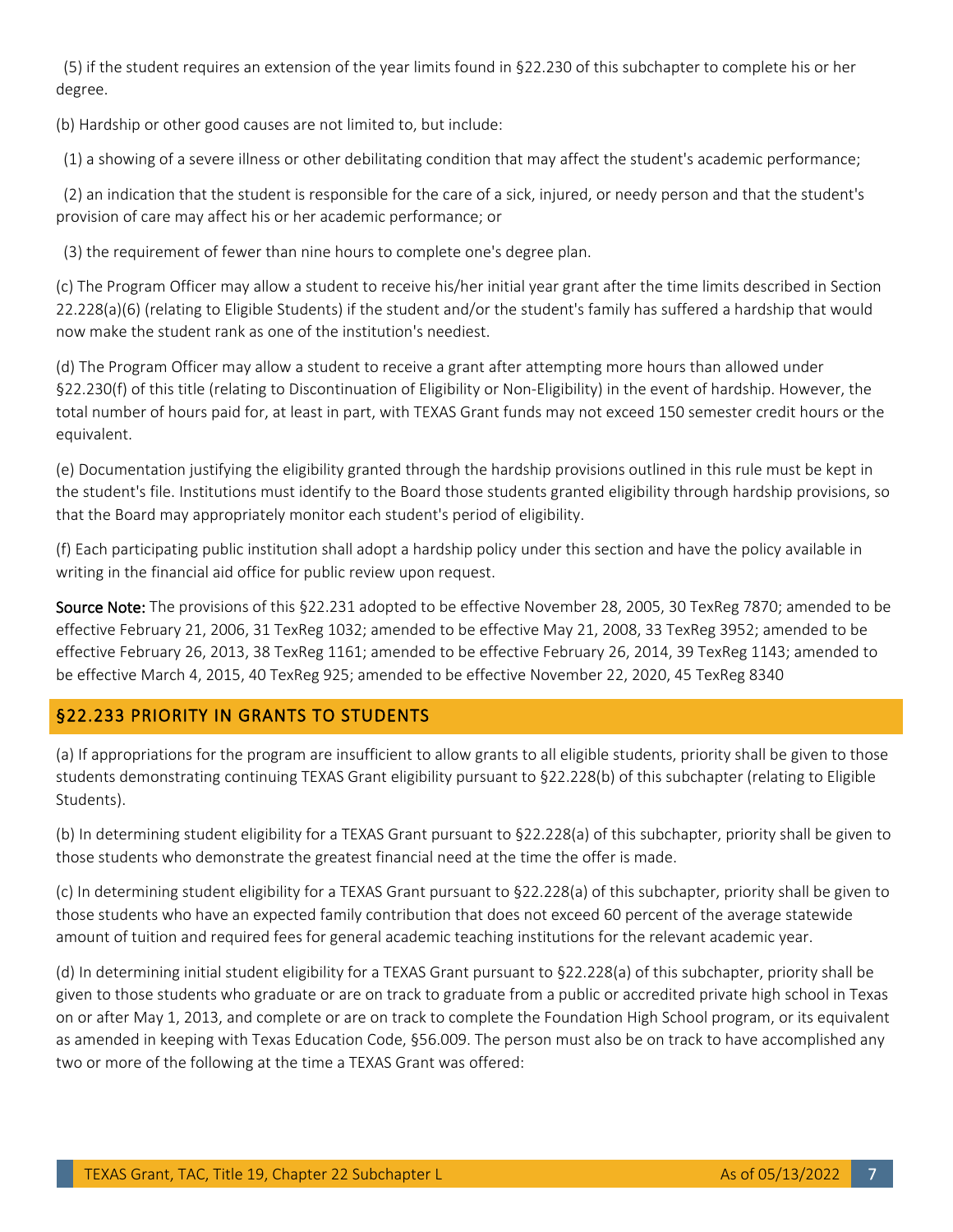(1) successful completion of the course requirements of the international baccalaureate diploma program, or earning of the equivalent of at least 12 semester credit hours of college credit in high school through courses described in Texas Education Code, §28.009(a)(1), (2), and (3), or if graduating prior to September 1, 2020, graduate under the Recommended or Advanced high school curriculum specified in the Texas Education Code, §28.025 as it existed as of January 1, 2013, and the rules promulgated thereunder by the State Board of Education;

(2) satisfaction of the Texas Success Initiative (TSI) college readiness benchmarks prescribed by the Board under Texas Education Code, §51.3062(f) on any assessment instrument designated by the Board under Texas Education Code, §51.3062(c) or qualification for an exemption as described by Texas Education Code, §51.3062(p), (q), or (q-1);

(3) graduation in the top one-third of the person's high school graduating class or graduation from high school with a grade point average of at least 3.0 on a four-point scale or the equivalent; or

(4) completion for high school credit of at least one advanced mathematics course following the successful completion of an Algebra II course, or at least one advanced career and technical or technical applications course;

(e) If funds remain after TEXAS Grants are offered to all students meeting the criteria in subparagraph (d) of this paragraph, remaining funds may be offered to persons who are otherwise eligible for TEXAS Grants.

Source Note: The provisions of this §22.233 adopted to be effective November 28, 2005, 30 TexReg 7870; amended to be effective November 22, 2020, 45 TexReg 8340

#### <span id="page-7-0"></span>§22.234 GRANT AMOUNTS

(a) The amount of a TEXAS Grant offered through an eligible public institution may not be reduced by any gift aid for which the person receiving the grant is eligible, unless the total amount of a person's grant plus any aid other than loans received equals or exceeds the student's financial need.

(b) The Board shall determine and announce the maximum amount of a TEXAS Grant not later than the final day of January prior to the start of each fiscal year. The calculation of the maximum amount per semester will be based on the mandates contained in Texas Education Code, §56.307. However, no student's TEXAS Grant shall be greater than the amount of the student's financial need.

(c) An eligible public institution may not charge a person receiving a TEXAS Grant through that institution, an amount of tuition and required fees in excess of the amount of the TEXAS Grant received by the person in that semester unless it also provides the student sufficient aid other than loans to meet his or her full tuition and required fees for that semester. Nor may it deny admission to or enrollment in the institution based on a person's eligibility to receive or actual receipt of a TEXAS Grant.

(d) The eligible public institution may require a student to forgo or repay the amount of an initial year grant if the student is determined to have failed to complete the necessary High School Program or Associate Degree, upon which eligibility for the program was determined, as evidenced by the final high school or college transcript.

(e) Grant calculations and disbursements are to be completed in accordance with the General Provisions outlined in Subchapter A of this Chapter.

Source Note: The provisions of this §22.234 adopted to be effective November 28, 2005, 30 TexReg 7870; amended to be effective May 14, 2007, 32 TexReg 2640; amended to be effective August 16, 2007, 32 TexReg 4982; amended to be effective May 26, 2010, 35 TexReg 4159; amended to be effective February 26, 2013, 38 TexReg 1161; amended to be effective February 26, 2014, 39 TexReg 1143; amended to be effective March 4, 2015, 40 TexReg 925; amended to be effective November 22, 2020, 45 TexReg 8340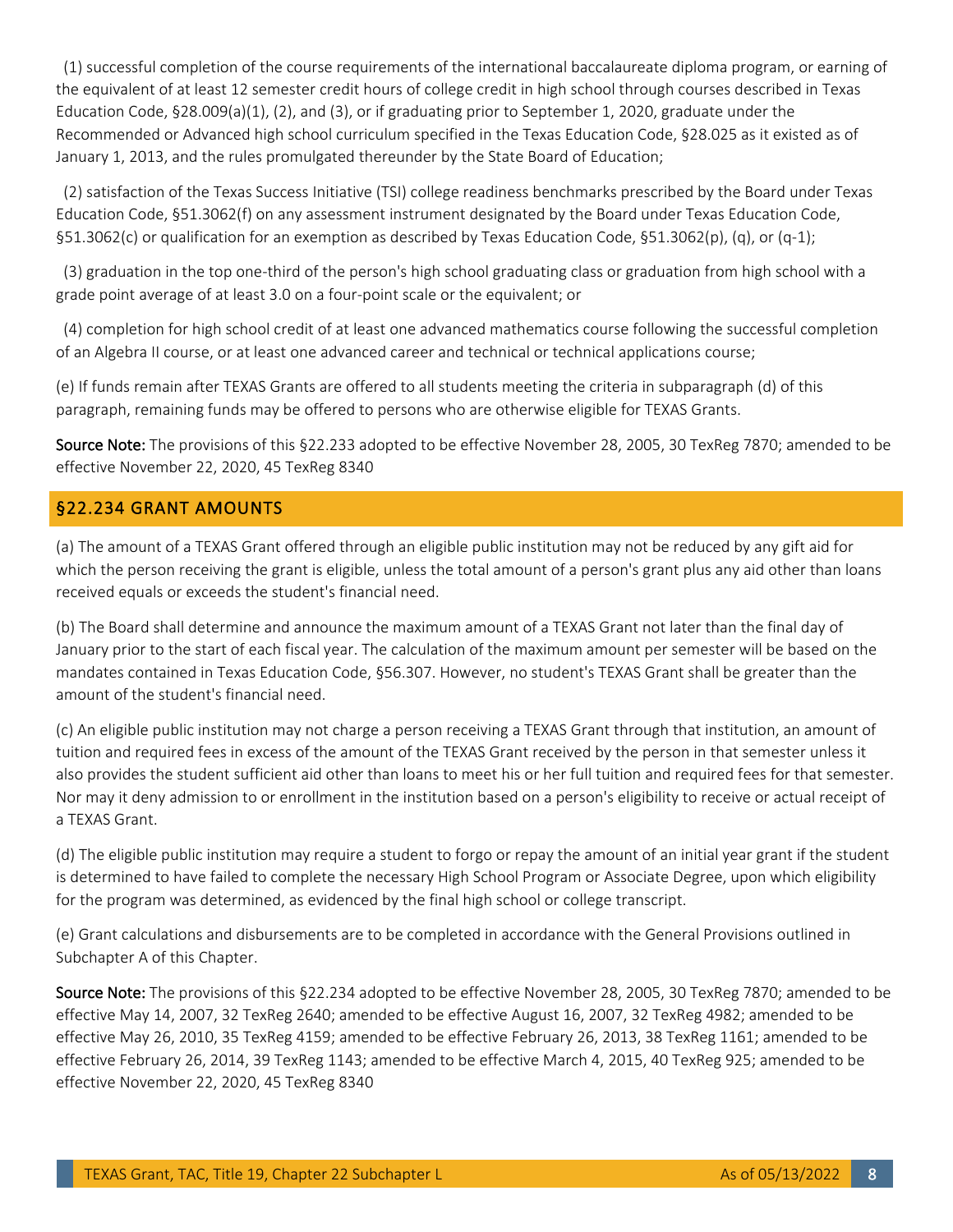#### <span id="page-8-0"></span>§22.236 ALLOCATION AND DISBURSEMENT OF FUNDS

(a) Allocations for Fiscal Year 2017 and Later.

(1) The share of funds for each institution eligible to make both initial and continuation awards will equal:

 (A) the number of Initial Award TEXAS Grant recipients at the institution in the Prior-Prior Year multiplied by the percentage of Initial Award TEXAS Grant recipients in the year prior to the Prior-Prior Year who received a Renewal Award in the Prior-Prior Year; plus the number of Renewal Award TEXAS Grant recipients at the institution in the Prior-Prior Year multiplied by the percentage of Renewal Award TEXAS Grant recipients in the year prior to the Prior-Prior Year who received a Renewal Award in the Prior-Prior Year, multiplied by the institution's average TEXAS Grant award in the Prior-Prior Year, up to the amount of the Target Award for the fiscal year for which allocations are occurring; plus

(B) the institution's proportions of the remaining appropriation is based on the sum of the number of students who were reported as a first time enrolling freshman; or an entering undergraduate transfer student who completed an associate's degree within the prior 12 months to enrolling; or an entering undergraduate transfer student who received an Initial TEOG award for the Fall 2014 semester or later, has completed at least 24 semester credit hours, and has earned an overall GPA of at least 2.5 on a four-point scale on all course work previously attempted, and:

(i) were enrolled as undergraduate students and had not yet received a Bachelor's degree;

(ii) were identified as Texas residents;

(iii) were enrolled at least 3/4-time; and

 (iv) had a 9-month Expected Family Contribution, calculated using federal methodology, that was less than or equal to the cap established for TEXAS Grant in the Prior-Prior Year.

(2) Institutions who are only eligible to make continuation awards will not receive a specific allocation. Those schools will have until August 1, or the first working day thereafter if it falls on a weekend or holiday, to submit for reimbursement any award for a student who is identified as eligible and is awarded a TEXAS Grant. Those awards will be funded through any unencumbered program funds.

(3) The TEXAS Grant allocation spreadsheet will be provided to the institutions for review and the institutions will be given 10 working days, beginning the day of the notice's distribution and excluding State holidays, to confirm that the spreadsheet accurately reflects the data they submitted or to advise Board staff of any inaccuracies.

(b) Disbursement of Funds to Institutions. As requested by institutions throughout the academic year, the Board shall forward to each participating institution a portion of its allocation of funds for timely disbursement to students. Institutions will have until the close of business on August 1, or the first working day thereafter if it falls on a weekend or holiday, to encumber program funds from their allocation. After that date, institutions lose claim to any funds in the current fiscal year not yet drawn down from the Board for timely disbursement to students. Funds released in this manner in the first year of the biennium become available to the institution for use in the second year of the biennium. Funds released in this manner in the second year of the biennium become available to the Board for utilization in grant processing. Should these unspent funds result in additional funding available for the next biennium's program, revised allocations, calculated according to the allocation methodology outlined in this rule, will be issued to participating institutions during the fall semester.

(c) Reductions in Funding.